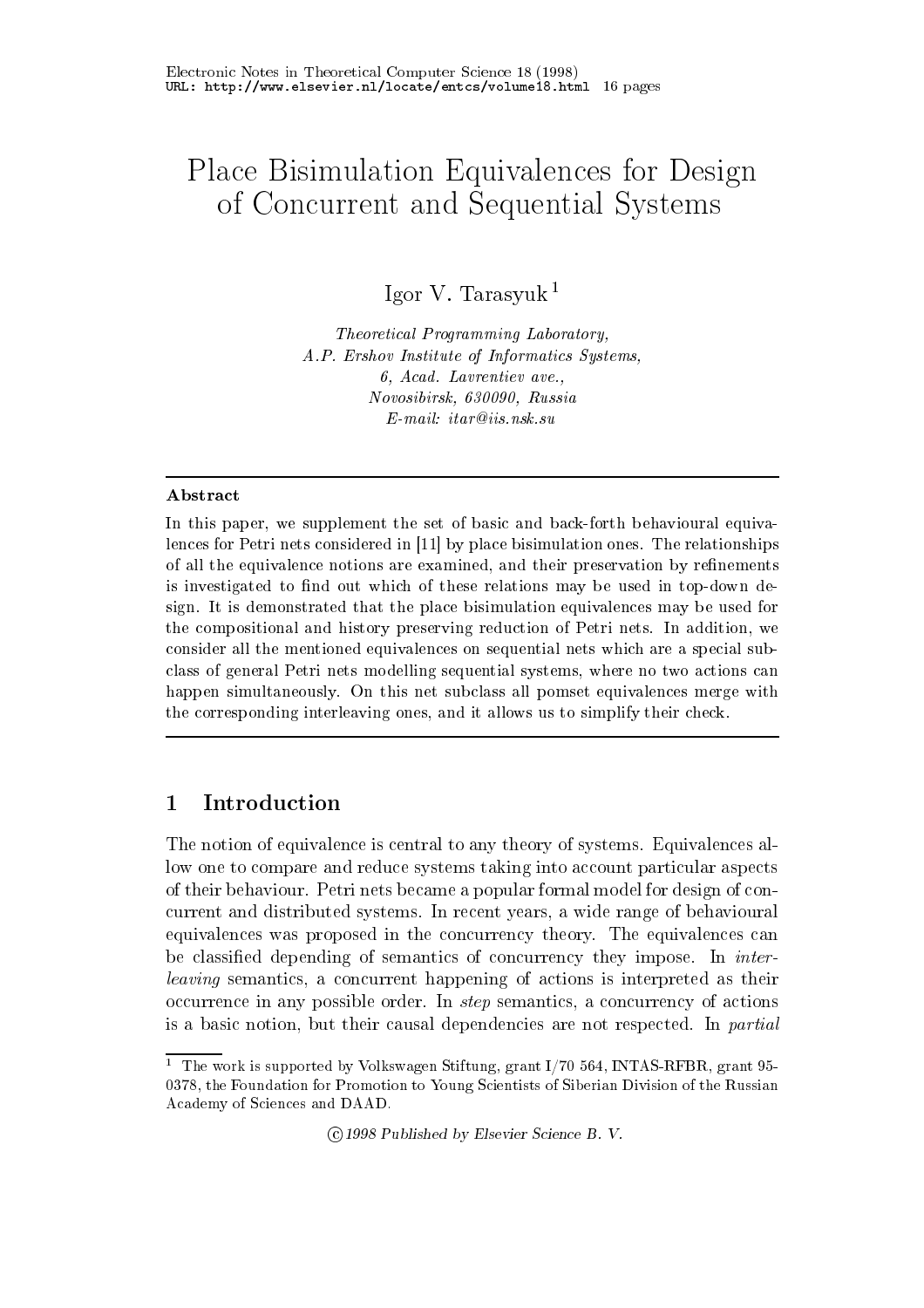word semantics- causal dependencies of actions are respectively and part via part via part via part via part v tially ordered multisets pomsets of actions- and a pomset may be modelled by a less sequential one (i.e. having less strict partial order). In *pomset* semantics- causal dependencies of actions are fully respected- and pomsets of actions showledge to model each other In process semantics-in process semantics-in process semantics-in proces of a process (causal) net is respected.

The following basic notions of behavioural equivalences were proposed:

- $T$ race equivalences (they respect only protocols of behaviour or systems). interleaving  $(=_i)$  [8], step  $(=_s)$  [8], partial word  $(=_nw)$  [12], pomset  $(=_nom)$  $\lbrack 8 \rbrack$  and process  $\left(\equiv_{pr}\right) \lbrack 10 \rbrack.$
- Usual bisimulation equivalences they respect branching structure of be haviour of systems): interleaving  $(\frac{\leftrightarrow}{\rightarrow})$  [8], step  $(\frac{\leftrightarrow}{\rightarrow})$  [8], partial word  $(\frac{\leftrightarrow}{\rightarrow})$ [12], pomset  $(\triangle_{\textit{pom}})$  [8] and process  $(\triangle_{\textit{pr}})$  [5].
- $\mathcal{S}$  is a configuration equivalences (they respect the duration or maximality or events in behaviour of systems): interleaving  $(\frac{\leftrightarrow}{\cdot}_{iST})$  [7], partial word  $\left(\frac{\longleftrightarrow_{pwST}}{\longleftrightarrow_{pwST}}\right)$  [12], pomset  $\left(\frac{\longleftrightarrow_{pomST}}{\longleftrightarrow_{pomST}}\right)$  [12] and process  $\left(\frac{\longleftrightarrow_{prsT}}{\longleftrightarrow_{prsT}}\right)$  [10].
- History preserving bisimulation equivalences they respect the history of behaviour of systems): pomset  $(\triangle_{nomb})$  [12] and process  $(\triangle_{nph})$  [10].
- Conict preserving equivalences they completely respect conicts of events in systems): multi event structure  $(=_{mes})$  [10] and occurrence  $(=_{occ})$  [7].
- *isomorphism* ( $\simeq$ ) (i.e. coincidence of systems up to renaming of their components

Another important group of equivalences are back-forth bisimulation ones which are based on the idea that a bisimulation relation should not only require systems to simulate each other behaviour in the forward direction but also when going back in the history By now- the set of all possible back forth equivalence notions was proposed in interleaving- step- partial word and pomset semantics. Most of them coincide with basic or with other back-forth relations. The following new notions were obtained: step back step forth  $\left(\frac{1}{10}\right)^{10}$ , step back partial word forth  $\left(\frac{1}{10}\right)^{10}$  and step back pomset forth  $\left( \leftrightarrow_{sbnomf} \right)$  [9] oisimulation equivalences. In [11] we supplemented them by several new relations in process semantics: step back process forth  $(\leftrightarrow_{sbnrf})$ and pomset back process forth  $(\triangle_{\text{pombprf}})$  bisimulation equivalences.

The third important group of equivalences are place bisimulation ones introduced in the second are relations between places  $\mathbb{R}^n$  are relations in the mathematic control of mathematic or processes). The relation on markings is obtained using the "lifting" of relation on places. The main application of place bisimulation equivalences is an effective global behaviour preserving reduction technique for Petri nets based on them. In [1], interleaving place bisimulation equivalence  $(\sim_i)$  was proposed In this paper- strict interleaving place bisimulation equivalence  $(\approx_i)$  was denned also, by imposing the additional requirement stating that corresponding transitions of nets must be related by the bisimulations must be related by the bisimulation In I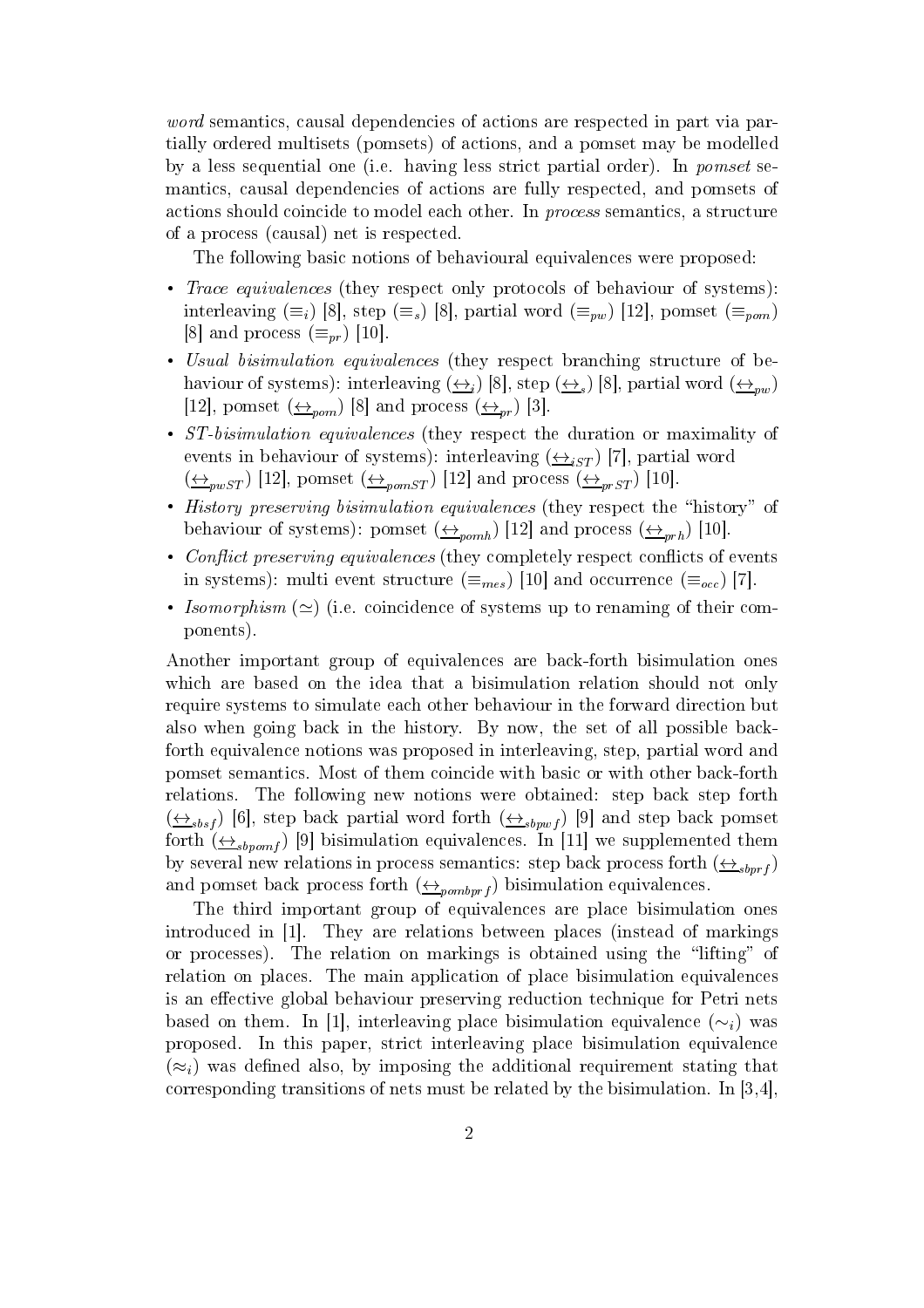step  $(\sim_s)$ , partial word  $(\sim_{nw})$ , pomset  $(\sim_{nom})$ , process  $(\sim_{nr})$  place bisimulation equivalences and their strict analogues  $(\approx_s, \approx_{pw}, \approx_{pom}, \approx_{pr})$  were proposed. The coincidence of  $\sim_i$ ,  $\sim_s$  and  $\sim_{\text{pw}}$  was established. It was shown that all strict bisimulation equivalences coincide with  $\sim_{pr}.$  Thus, only three different equivalences remain:  $\sim_i$ ,  $\sim_{\textit{nom}}$  and  $\sim_{\textit{nr}}$ . In addition, in these papers the polynomial algorithm of a net reduction modulo  $\sim_i$  and  $\sim_{pr}$  was proposed.

To choose appropriate behavioural viewpoint on systems to be modelledit is important to have a complete set of equivalence notions in all semantics and understand their interrelations. Treating equivalences for preservation by refinements allows one to which of them may be used for top-down design. To evaluate how equivalences respect concurrency- it is actual to consider correlation of these notions on concurrency-free (sequential) nets. In addition. it allows us to simplify check of the relations for such a net subclass because of merging some of them In this paper- we obtain a number of results on solution these problems for place bisimulation equivalences

The first result is a diagram of interrelations of place equivalences with basic and back-forth behavioural notions from  $[10,11]$ . We prove that  $\sim_{\it{nr}}$ implies  $\leftrightarrow_{orb}$  and answer the question from [1]: it is no sense to denne history preserving place bisimulation equivalence. Another consequence is: the algorithm of a net reduction from  $[\mathfrak{d}, 4]$ , based on  $\sim_{pr}$ , preserves inistories of the behaviour of the initial net

The second result is concerned a notion of transition refinement. In  $\vert 5 \vert$ , SMrenement operator for Petri nets was proposed- which replaces their transitions by SMnets- a subclass of state machine nets We treat all the considered equivalence notions for preservation by SM-refinements and establish that  $\sim_{pr}$  is the only place bisimulation equivalence which is preserved by  $S$  is equivalence may be used for the composition  $\mathcal{L}$  , we use the composition of the composition  $\mathcal{L}$ reduction of nets

The third result is a diagram of interrelations of all the equivalences on sequential nets. A merging of most of the relations in interleaving  $-$  pomset semantics is demonstrated. In particular,  $\sim_i$  coincide with  $\sim_{\textit{pom}}$  on sequential nets

In this section- we present some basic denitions used further

 $2.1$ Nets

Let  $Act = \{a, b, \ldots\}$  be a set of *action names*.

**Denmition 2.1** A labelled het is a quadruple  $N = (P_N, I_N, F_N, l_N)$ , where:

- $\bullet$   $F_N = \{p, q, \ldots\}$  is a set of places,
- $\bullet$   $I_N = \{t, u, \ldots\}$  is a set of transitions,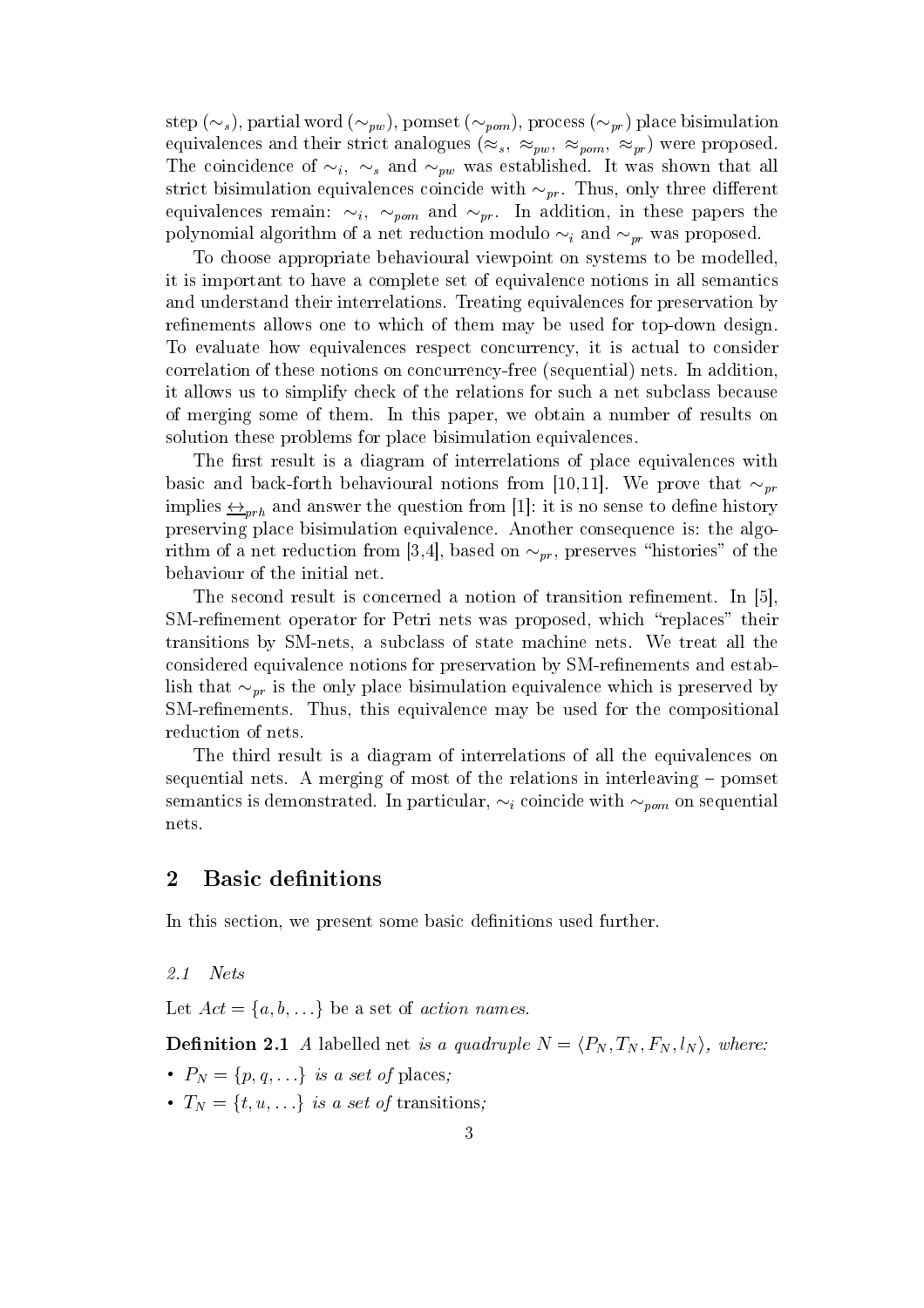- $F_N$  :  $(F_N \times I_N) \cup (I_N \times F_N) \rightarrow \mathbb{N}$  is the now relation with weights (N denotes a set of natural numbers);
- $\bullet$   $\iota_N : \iota_N \to \mathit{Act}$  is a fabelling of transitions with action names.

Given labelied nets *N* and *N* A mapping  $\rho : P_N \cup I_N \to P_{N'} \cup I_{N'}$  is an *isomorphism* between *i*v and *i*v, denoted by  $\rho : N \simeq N$ , if  $\rho$  is a bijective renaming of places and transitions of N s.t. the nets N and  $N'$  coincide up to it. Two labelled hets *i*v and *i*v are *isomorphic*, denoted by  $N \simeq N$ , if  $\Box D$  :  $N \cong N$  .

Given a labelled net to and some transition  $t \in I_N$ , the *precondition* and *postcondition* of t, denoted by t and t respectively, are the multisets denned in such a way:  $(\iota)(p) = F_N(p, \iota)$  and  $(\iota)(p) = F_N(\iota, p)$ . Analogous definitions are introduced for places:  $(p)(t) = F_N(t, p)$  and  $(p)(t) = F_N(p, t)$ . Let  $N =$  $\{p \in P_N \mid p = \psi\}$  is the set of *input* places of N and  $N^+ = \{p \in P_N \mid p^+ = \psi\}$ is the set of *output* places of  $N$ .

A labelled net TV is *acyclic*, if there exist no transitions  $t_0, \ldots, t_n \in I_N$ s.t.  $t_{i-1} \sqcup t_i \neq \emptyset$  ( $1 \leq i \leq n$ ) and  $t_0 = t_n$ . A labelled net N is *ordinary*, if  $\forall p \in P_N$  p and p are proper sets (not multisets).

Let  $N = \langle P_N, T_N, F_N, l_N \rangle$  be an acyclic ordinary labelled net and  $x, y \in$  $P_N \cup T_N$ . Let us introduce the following notions.

- $x \prec_N y \Leftrightarrow x \, r \nightharpoonup_N y$ , where  $r \nightharpoonup_N$  is a transitive closure of  $r \nightharpoonup_N$  (*the strict causal* dependence relation);
- $\bullet \bigcup_{N} x = \{y \in P_N \cup T_N \mid y \prec_N x\}$  (the set of strict predecessors of x);

A set  $I \subseteq I_N$  is left-closed in N, if  $\forall t \in I$   $(\downarrow_N t) \sqcup I_N \subseteq I$ .

We defible the set of all finite multisets over a set  $A$  by  $\mathcal{M}(A)$ . A marking A set  $T \subseteq T_N$  is *left-closed* in N, if  $\forall t \in T \ (\downarrow_N t) \cap T$ .<br>We denote the *set of all finite multisets* over a set of a labelled net N is a multiset  $M \in \mathcal{M}(P_N)$ . of a labelled net N is a multiset  $M \in \mathcal{M}(P_N)$ .

**Denmition 2.2** A (marked) net is a tuple  $N = \langle P_N, I_N, F_N, \iota_N, M_N \rangle$ , where **Definition 2.2** A (marked) net is a tuple  $N = \langle P_N, T_N, F_N \rangle$ <br>  $\langle P_N, T_N, F_N, l_N \rangle$  is a labelled net and  $M_N \in \mathcal{M}(P_N)$  is the i  $\langle P_N, T_N, F_N, l_N \rangle$  is a labelled net and  $M_N \in \mathcal{M}(P_N)$  is the initial marking.

Let  $M \in \mathcal{M}(P_N)$  be a marking of a net  $N$ . A transition  $t \in I_N$  is *firable* in M, if  $t \subseteq M$ . If t is firable in M, its firing yields a new marking  $M = M - t + t^{\bullet}$ , denoted by  $M \to M$ . A marking M of a net N is reachable, if  $M = M_N$  or there exists a reachable marking M of N s.t.  $M \rightarrow M$  for some  $t \in I_N$ . Mark(N) denotes a set of all reachable markings of a net N.

#### Partially ordered sets

Denition - A labelled partially ordered set lposet is a triple  $\rho = \langle X, \prec, l \rangle$ , where:

- $\bullet$   $\Lambda = \{x, y, \ldots\}$  is some set;
- $\bullet$   $\prec$   $\subset$   $\Lambda$   $\times$   $\Lambda$  is a strict partial order intrenexive transitive relation) over  $\Lambda$ :
- $\iota : A \to Act$  is a labelling *function*.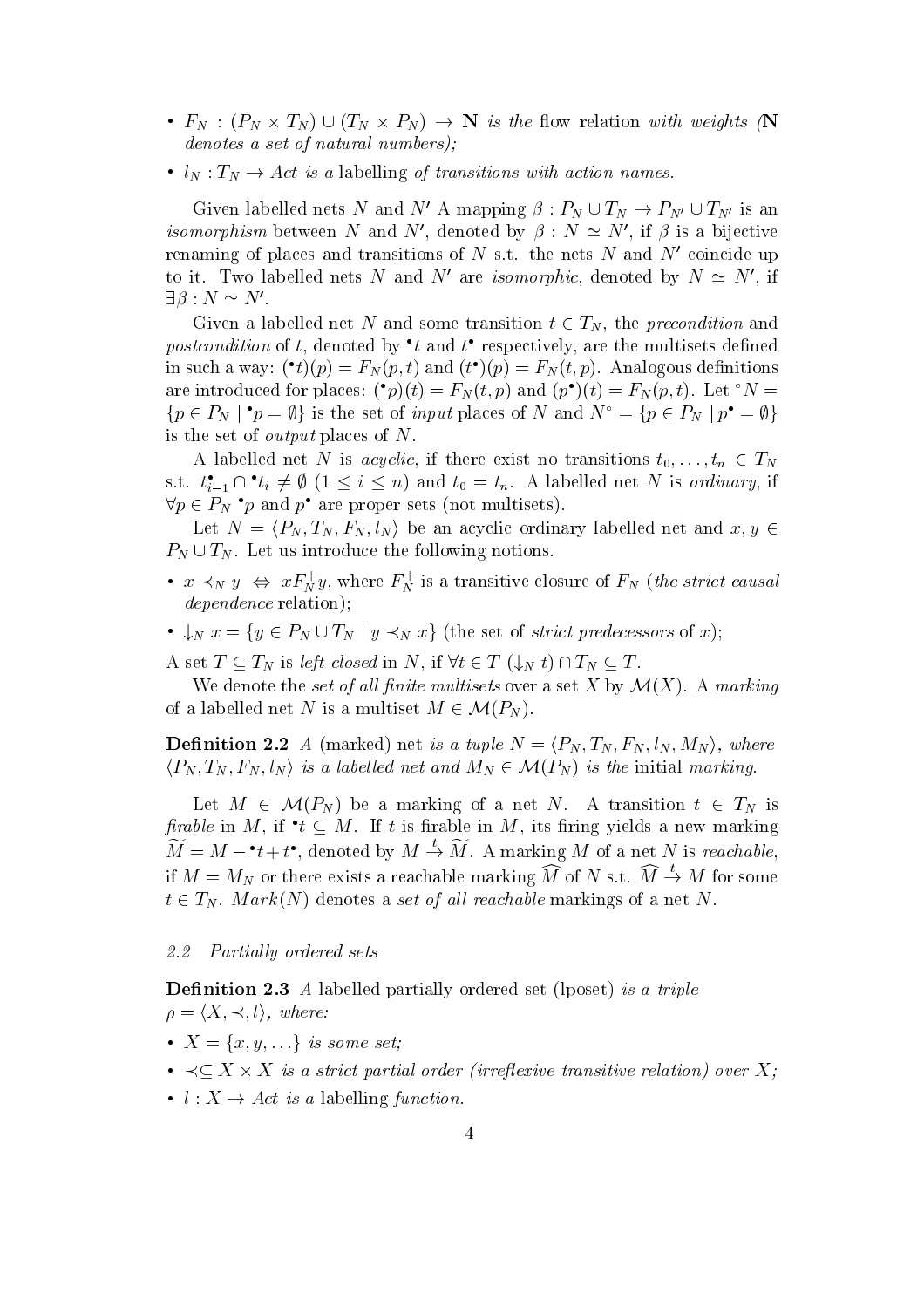Let  $\rho = \langle X, \prec, l \rangle$  and  $\rho' = \langle X', \prec', l' \rangle$  be lposets.

A mapping  $\rho: \Lambda \to \Lambda$  is a *nomomorphism* between  $\rho$  and  $\rho$ , denoted by  $\rho: \rho \subset \rho$ , if it is a bijection and  $\forall x, y \in A$   $x \prec y \Rightarrow \rho(x) \prec \rho(y)$ ,  $\forall x \in A$  $\Lambda_l(x) = l_l(\beta(x))$ . We write  $\rho \sqsubset \rho$ , if  $\exists \rho : \rho \sqsubset \rho$ .

A mapping  $\rho: \Lambda \to \Lambda$  is an *isomorphism* between  $\rho$  and  $\rho$ , denoted by  $\rho$ :  $\rho \simeq \rho$ , if  $\rho : \rho \sqsubset \rho$  and  $\rho^{-} : \rho \sqsubset \rho$ . I wo iposets  $\rho$  and  $\rho$  are *isomorphic*, denoted by  $\rho \cong \rho$ . If  $\exists \rho : \rho \cong \rho$ .

Denition - Partially ordered multiset pomset is an isomorphism class of lposets

 $2.3$ Processes

Denition - <sup>A</sup> causal net is an acyclic ordinary label led net  $C = \langle P_C, T_C, F_C, l_C \rangle, s.t.$ **Definition 2.5** A causal flet is an acyclic ordinary tabletied net<br>  $C = \langle P_C, T_C, F_C, I_C \rangle$ , s.t.:<br>
(i)  $\forall r \in P_C | \mathbf{r} | \leq 1$  and  $|\mathbf{r}^{\bullet}| \leq 1$ , i.e. places are unbranched;

- 
- (i)  $\forall r \in P_C \mid r \leq 1$  and  $|r^{\bullet}| \leq 1$ , *i.e.* places are unbranche<br>(ii)  $\forall x \in P_C \cup T_C \mid \downarrow_C x \mid < \infty$ , *i.e.* a set of causes is finite. (ii)  $\forall x \in P_C \cup T_C \mid \downarrow_C x \mid \infty$ , *i.e.* a set of causes is finite.

Let us note that on the basis of any causal net  $C$  one can define lposet  $\rho_C = \langle I_C, \preceq_N \sqcup \sqcup_{C} \times I_C, \sqcup_{C} \rangle.$ 

the fundamental property of causal nets is put to be a causal nets in the causal nets is there exists a sequence of transition firmigs (a *full execution* of C) s.t.  $C =$  $L_0 \rightarrow \cdots \rightarrow L_n = C^{\circ}$  s.t.  $L_i \subseteq P_C$   $(0 \leq i \leq n)$ ,  $P_C = \bigcup_{i=0}^{n} L_i$  and  $T_C =$  $\{v_1,\ldots,v_n\}.$ 

**Demition 2.6** Given a net is and a causal net C. A mapping  $\varphi : r_C \cup r_C \rightarrow$  $P_N \cup I_N$  is an embedding of C into N, denoted by  $\varphi : C \to N$ , if From 2.6 Given a net *N* and a causal net C.<br>  $P_C$  is an embedding of C into *N*, denoted by<br>  $P_C$   $\in$   $\mathcal{M}(P_N)$  and  $\varphi(T_C) \in \mathcal{M}(T_N)$ , i.e. so

- if  $\mathcal{F}$  is a subset of  $\mathcal{F}$  in the property of  $\mathcal{F}$  is a subset of  $\mathcal{F}$  in the property of  $\mathcal{F}$
- (ii)  $\forall v \in I_C$   $\varphi(v) = \varphi(v)$  and  $\varphi(v) = \varphi(v)$ , i.e. now relation is respected;
- (iii)  $\forall v \in I_C \; l_C(v) \equiv l_N(\varphi(v)), \; i.e.$  tabelling is preserved.

Since embeddings respect the flow relation, if  $\mathcal{C} \rightarrow \cdots \rightarrow \mathcal{C}^{\circ}$  is a full execution of C, then  $M = \varphi^{\circ} C$   $\longrightarrow$   $\longrightarrow$   $\longrightarrow$   $\longrightarrow$   $\varphi(C^{\circ}) = M$  is a sequence of transition firings in  $N$ .

Denition - A rable in marking M process of a net N is a pair (C,  $\varphi$ ), where C is a causal net and  $\varphi$  : C  $\rightarrow$  N is an embedding s.t.  $M =$  $\varphi$ (C). A pravie in M<sub>N</sub> process is a process of N.

where  $\mathcal{L}_{\mathcal{A}}$  is a large in the set of all later  $\mathcal{L}_{\mathcal{A}}$  and  $\mathcal{L}_{\mathcal{A}}$  are the set of all large  $\mathcal{L}_{\mathcal{A}}$ net al linet nagal processes of all processes of a net also and a network processes of a network of a network of a net N is  $\pi_N = (C_N, \varphi_N) \in \Pi(N)$ , s.t.  $I_{C_N} = \varphi$ . If  $\pi \in \Pi(N, M)$ , then ifting of this process transforms a marking  $M$  into  $M = \varphi(U)$ , denoted by  $M \stackrel{\pi}{\rightarrow} \widetilde{M}$ .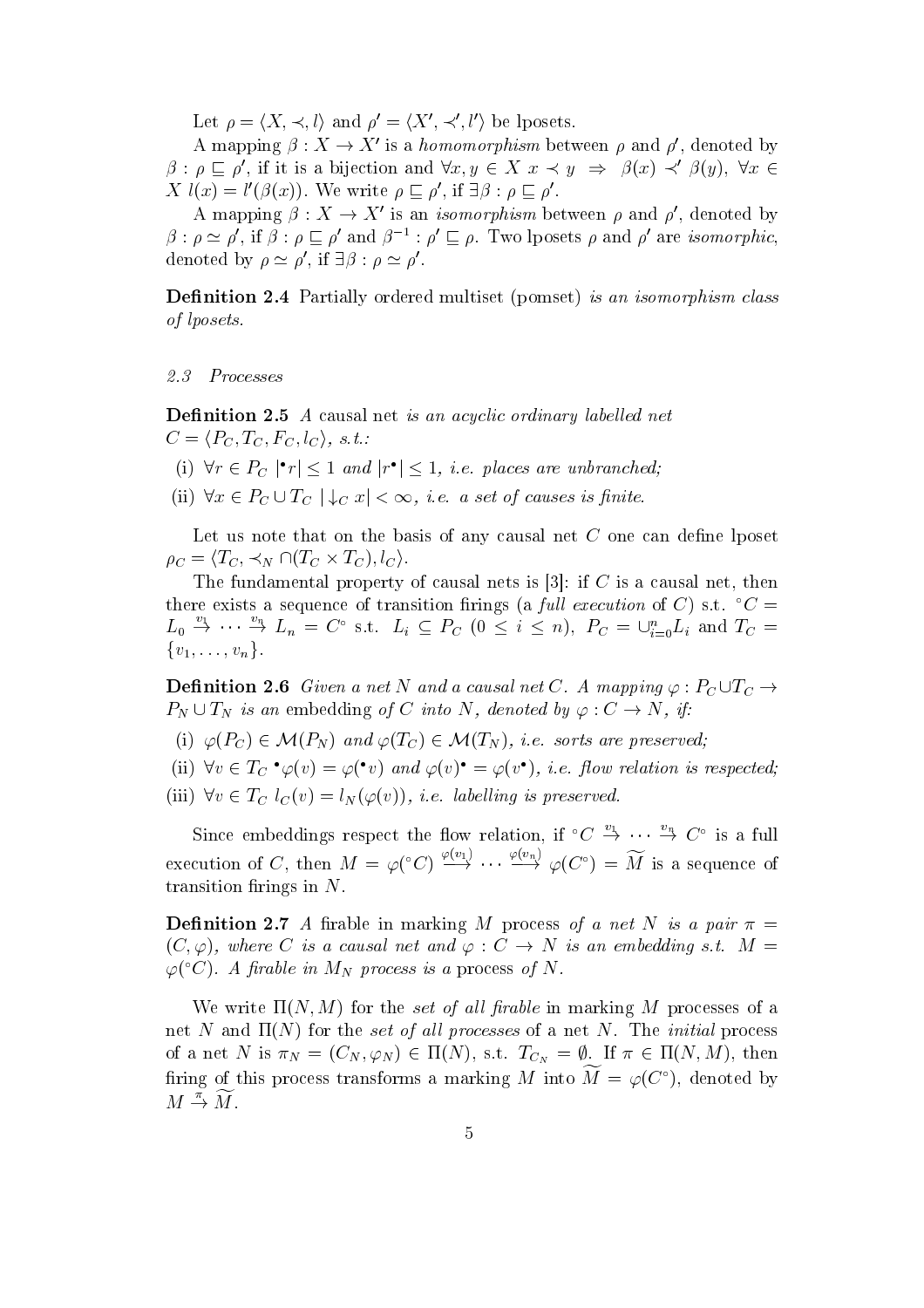Let  $\pi = (C, \varphi), \pi = (C, \varphi) \in \Pi(N), \pi = (C, \varphi) \in \Pi(N, \varphi(C^{\dagger}))$ . A process  $\pi$  is an extension of  $\pi$  by process  $\pi$ , denoted by  $\pi \to \pi$ , if  $T_C \subseteq T_{\widetilde{C}}$  is a leftclosed set in C and  $T_{\tilde{C}} = T_{\tilde{C}} \setminus T_C$ . We write  $\pi \to \pi$ , if  $\exists \pi \pi \to \pi$ . A process  $\pi$  is an extension of  $\pi$  by one transition, denoted by  $\pi \to \pi$ , if  $\pi \to \pi$  and  $I_{\widehat{C}} = \{v\}.$ 

#### Place bisimulation equivalences

In this section- place bisimulation equivalences are introduced Let us recall the definition of usual bisimulation equivalences.

**Denition 3.1** Let N and N be some nets. A relation  $\kappa \subset M(N) \times M(N)$ is a  $\star$ -disimulation *between iv* and *iv*,  $\star \in \Omega$  interleaving, step, partial word, pomset, process $\gamma$ , aenoted by  $\kappa : N \underline{\leftrightarrow}_\star N$  ,  $\star$   $\in$ nets. A relation  $\mathcal{R} \subseteq \mathcal{M}(N) \times \mathcal{M}(N)$ <br>  $\star \in$  {interleaving, step, partial wo<br>  $N', \star \in \{i, s, pw, pom, pr\}$ , if: -bisimulation between *N* and<br>et, process*}, denoted by*  $\mathcal{R}$  :<br> $M_N, M_{N'} ) \in \mathcal{R}$ .

. . . . .

(i) 
$$
(M_N, M_{N'}) \in \mathcal{R}
$$
.  
\n(ii)  $(M, M') \in \mathcal{R}$ ,  $M \stackrel{\hat{\pi}}{\rightarrow} \widetilde{M}$ ,  
\n(a)  $|T_{\hat{C}}| = 1$ ,  $if \star = i$ ;  
\n(b)  $\prec_{\hat{C}} = \emptyset$ ,  $if \star = s$ ;  
\n $\Rightarrow \exists \widetilde{M'} : M' \stackrel{\hat{\pi}'}{\rightarrow} \widetilde{M'}, (\widetilde{M}, \widetilde{M'}) \in \mathcal{R}$  and  
\n(a)  $\rho_{\hat{C}'} \sqsubseteq \rho_{\hat{C}}$ ,  $if \star = pw$ ;  
\n(b)  $\rho_{\hat{C}} \simeq \rho_{\hat{C}'}$ ,  $if \star \in \{i, s, pom\}$ ;  
\n(c)  $\widehat{C} \simeq \widehat{C}'$ ,  $if \star = pr$ .

(iii) As uem z, out the roles of N and N are reversed.

*I* wo nets *N* and *N* are  $\star$ -Disimulation equivalent,  $\star \in \Omega$  interleaving, step, partial word, pomset, process f, denoted by  $N \leftrightarrow_{\star} N'$ ,  $\eta \exists K : N \leftrightarrow_{\star} N'$ ,  $\star \in$  $\{i, s, pw, pom, pr\}.$ 

Place bisimulations are relations between places instead of markings. A relation on markings is obtained with use of the "lifting" of a bisimulation relation on places ition on markings is obtained with use of the "lifting" of a bisimulation<br>tion on places.<br>Let for nets N and N'  $\mathcal{R} \subseteq P_N \times P_{N'}$  be a relation between their places.

The *ujung* of  $\kappa$  is a relation  $\kappa \subseteq \mathcal{M}(P_N) \times \mathcal{M}(P_{N'})$ , defined as follows: be a relation between<br> $P_N$ )  $\times$   $\mathcal{M}(P_{N'})$ , define  $(M, M) \in \mathcal{K} \Leftrightarrow \exists \{ (p_1, p_1), \ldots, (p_n, p_n) \} \in \mathcal{M}(\mathcal{K}) : M = \{ p_1, \ldots p_n \}, M =$  $\{p_1,\ldots p_n\}$ .

**Denmition 5.2** Let N and N be some nets. A relation  $K \subseteq P_N \times P_{N'}$ is a  $\star$ -place bisimulation between iv and iv,  $\star \in \{$ interleaving, step, partial word, pomset, process f, denoted by  $\kappa : N \sim_{\star} N$ , if  $\kappa : N \otimes_{\star} N$ ,  $\star \in$  $\{i, s, pw, pom, pr\}.$ 

Two nets N and N' are  $\star$ -place bisimulation equivalent,  $\star \in$  finterleaving, step, partial word, pomset, process<sub>i</sub>, *denoted by N*  $\sim_{\star}$  N,  $y \preceq \mathcal{K}$  : N  $\sim_{\star}$ Two nets N and N' are  $\star$ -pl.<br>step, partial word, pomset, pro<br>N',  $\star \in \{i, s, pw, pom, pr\}$ .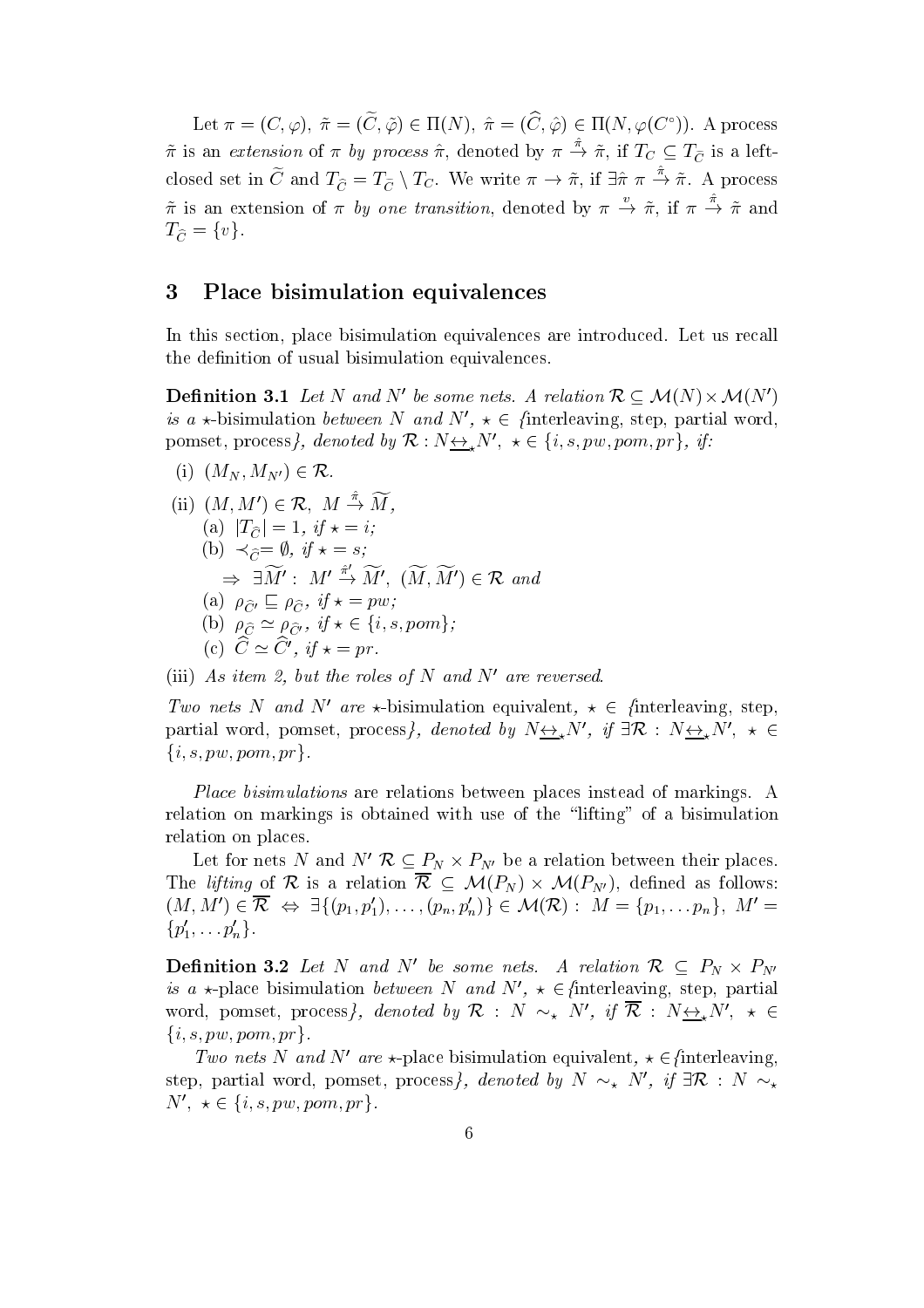Strict place bisimulation equivalences are defined using the additional requirement stating that corresponding transitions of nets must be (as well as makings) related by  $\overline{\mathcal{R}}$ . This relation is defined on transitions as follows.

Let for some nets *N* and *N*  $t \in I_N$ ,  $t \in I_{N'}$ . Then  $(t, t) \in K$  $((\lbrace t, \lceil t \rceil) \in \mathcal{K}) \wedge ((t^*, t^*) \in \mathcal{K}) \wedge ((t_N(t) = t_{N'}(t^*)).$ 

**Denition 5.5** Let N and N be some nets. A relation  $\mathcal{R} \subseteq P_N \times P_{N'}$  is a strict  $\star$ -place bisimulation *between iv and iv*,  $\star \in \{$  interleaving, step, partial word, pomset, process  $\gamma$ , denoted by  $\kappa : N \approx_{\star} N$ ,  $\star \in \{$ A relation  $\mathcal{R} \subseteq P_N \times P_{N'}$  is a<br>  $\star \in \{\text{interleaving, step, partial} \ N', \ \star \in \{i, s, pw, pom, pr\}, \ if:$ 

- $(1)$  K :  $N \leftrightarrow N$ .
- ii In the de nition of bisimulation in item and in item symmetrical ly the new requirement is added:  $\forall v \in I_{\widehat{C}} (\varphi(v), \varphi(\varphi(v))) \in \mathcal{K}$ , where: the new requirement is added:  $\forall v \in T_{\widehat{C}}$  (<br>
(a)  $\beta : \rho_{\widehat{C'}} \subseteq \rho_{\widehat{C}}$ , if  $\star = pw$ ;<br>
(b)  $\beta : \rho_{\widehat{C}} \simeq \rho_{\widehat{C'}}$ , if  $\star \in \{i, s, pom\}$ ;
	- (a)  $p : \rho_{\widehat{C}'} \sqsubseteq \rho_{\widehat{C}}$ ,  $y \star = p \iota$ Cb if pw
	-
	- (c)  $p: C \cong C$ ,  $y \star = pr$ .

Two nets N and N' are strict  $\star$ -place bisimulation equivalent,  $\star \in$ The reaving, step, partial word, pomset, process  $\beta$ , denoted by  $N \approx_{\star} N^{\gamma}$ , y  $\exists K : N \approx_{\star} N , \star \in \{$ *I* and *N'* are strict  $\star$ -place bisim<br>ig, step, partial word, pomset, j<br>*N'*,  $\star \in \{i, s, pw, pom, pr\}$ .

An important property of place bisimulations is *additivity*. Let for nets N and N  $\mathcal{R}$  : N  $\sim_{\star}$  N . Then  $(M_1, M_1) \in \mathcal{R}$  and  $(M_2, M_2) \in \mathcal{R}$  implies  $((M_1 + M_2), (M_1 + M_2)) \in \mathcal{K}$ . In particular, if we put n tokens into each of the places  $p \in P_N$  and  $p \in P_{N'}$  s.t.  $(p, p) \in \mathcal{R}$ , then the nets obtained as a result of the initial matrix  $\mathbf{a}$  and  $\mathbf{a}$  and  $\mathbf{a}$  matrix be also place place place  $\mathbf{a}$ bisimulation equivalent

The following proposition establishes a coincidence of most place bisimu lation equivalences

**Proposition 5.4** [5,4] For nets in and in  $\mathcal{F}$ .

(i)  $N \sim_i N' \Leftrightarrow N \sim_{pw} N'$ ; (ii)  $N \sim_{pr} N' \Leftrightarrow N \approx_i N' \Leftrightarrow N \approx_{pr} N'.$ 

#### Interrelations of the equivalences

In this section- place bisimulation equivalences are compared with basic equiv alences and backforth bisimulation equivalences First- recall the denition of history preserving bisimulation equivalences of history preserving bisimulation equivalences. This, recall the definition<br>Definition 4.1 Let N and N' be some nets. A relation  $\mathcal{R} \subseteq \Pi(N) \times \Pi(N') \times$ 

 $\mathcal{D}, \text{ where } \mathcal{D} = \{ \rho \mid \rho : I_C \to I_{C'}, \pi = (C, \varphi) \in \Pi(N), \pi = (C', \varphi') \in \Pi(N') \},$ is a  $\star$ -nistory preserving bisimulation between iv and iv,  $\star \in \{$  pomset, process<sub>f</sub>, aenoted by  $N\mathop{\longrightarrow}\limits_{\bf \star h}I$  $\Gamma_C \to T_{C'}, \ \pi = (C, \varphi) \in \Pi(N)$ <br>ag bisimulation between N a<br>h<sup>N'</sup>,  $\star \in \{pom, pr\}$ , if: breserving bisimula<br>by  $N_{\sum_{k} h} N'$ ,  $\star \in \{n \}$ <br> $k \in \mathcal{R}$ .  $\begin{aligned} \mathcal{P}(\mathcal{P}(\mathcal{P}(\mathcal{P}(\mathcal{P}(\mathcal{P}(\mathcal{P}(\mathcal{P}(\mathcal{P}(\mathcal{P}(\mathcal{P}(\mathcal{P}(\mathcal{P}(\mathcal{P}(\mathcal{P}(\mathcal{P}(\mathcal{P}(\mathcal{P}(\mathcal{P}(\mathcal{P}(\mathcal{P}(\mathcal{P}(\mathcal{P}(\mathcal{P}(\mathcal{P}(\mathcal{P}(\mathcal{P}(\mathcal{P}(\mathcal{P}(\mathcal{P}(\mathcal{P}(\mathcal{P}(\mathcal{P}(\mathcal{P}(\mathcal{P}(\mathcal{P$ 

- $(1)$   $(\pi_N, \pi_{N'}, \psi)$   $\in$
- $(11)$   $(\pi, \pi, \rho)$   $\in$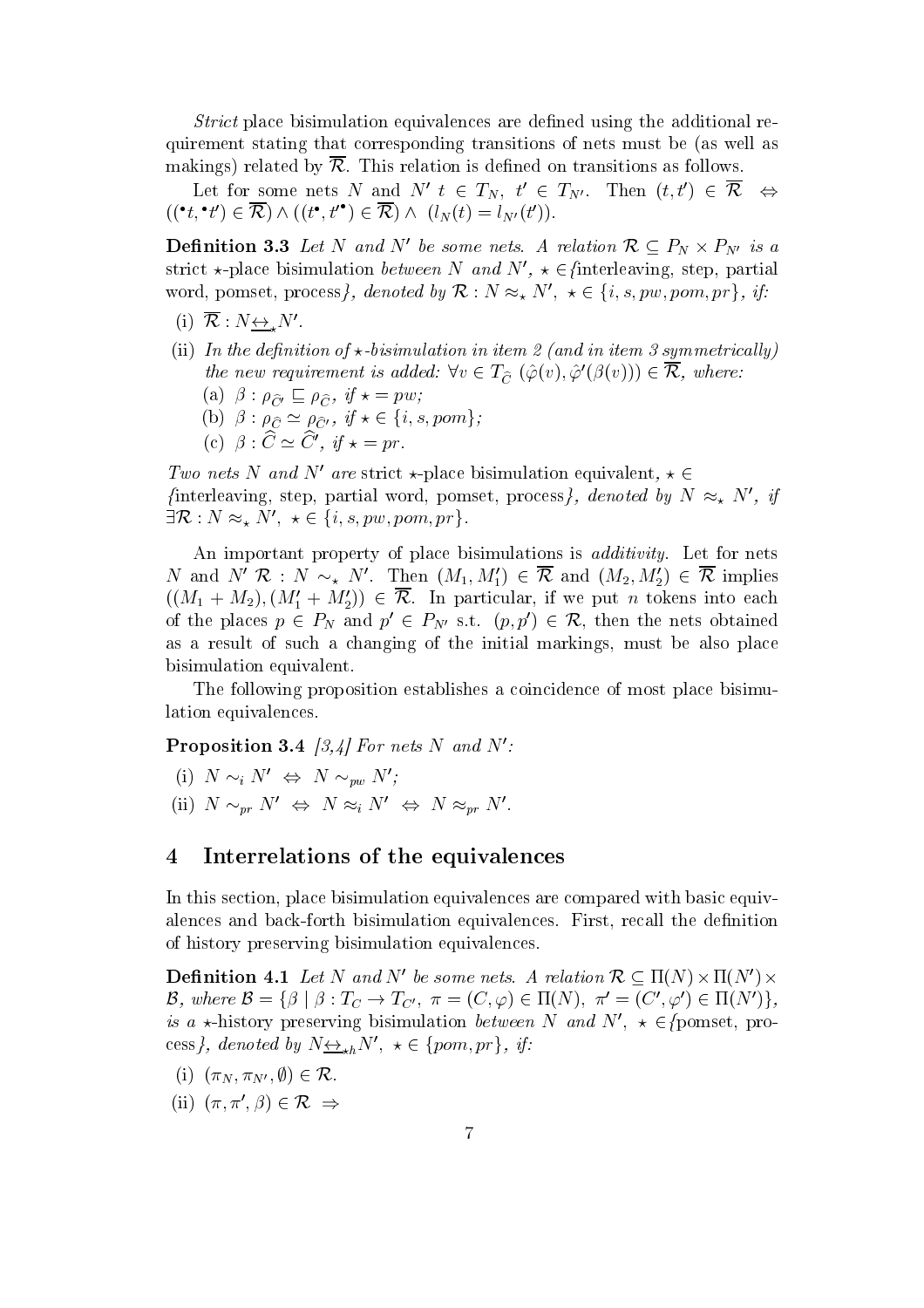

Fig Interrelations of the equivalences and their preservation by SMrenements as of the equivalences and the  $\rho_{C'}$ ,  $if \star \in \{pom, pr\}$ ;

- (a)  $\rho : \rho_C \simeq \rho_{C'}$ , u
- $\cup$   $\cong$   $\cup$   $\ldots$   $u \star = pr$ .

(a)  $\beta : \rho_C \simeq \rho_{C'}$ ,  $if \star \in \{pom, pr\};$ <br>
(b)  $C \simeq C'$ ,  $if \star = pr$ .<br>
(iii)  $(\pi, \pi', \beta) \in \mathcal{R}, \ \pi \to \tilde{\pi} \implies \exists \tilde{\beta}, \ \tilde{\pi}' : \pi' \to \tilde{\pi}', \ \tilde{\beta}|_{T_G} = \beta, \ (\tilde{\pi}, \tilde{\pi}', \tilde{\beta}) \in \mathcal{R}.$ 

(iv) As item 3 but the roles of N and N' are reversed.

Two nets N and N' are  $\star$ -history preserving bisimulation equivalent,  $\star \in$ (iv) As them 3 but the roles of N and N are reversed.<br>
Two nets N and N' are  $\star$ -history preserving bisimulation equivalent,  $\star \in$  {pomset, process}, denoted by  $N \leftrightarrow_{\star h} N'$ , if  $\exists \mathcal{R} : N \leftrightarrow_{\star h} N'$ ,  $\star \in$  {pom, pr}.

Let us note that in this definition one can use extensions of processes by one transition only. Now we are able to prove the proposition about interrelations of place and history preserving equivalences

**Proposition 4.2** For nets N and N : N  $\sim_{pr} N \Rightarrow N \nrightarrow_{prh} N$ .<br>**Proof.** See Appendix A.

**Proof.** See Appendix A.

Below- the symbol will denote nothing- and the signs of equivalences subscribed by it are considered as that of without any subscribtion. The following theorem collect all the results obtained here and in - and clarify interrelations of all the equivalences interrelations of all the equivalences.<br>
Theorem 4.3 Let  $\leftrightarrow$ ,  $\leftrightarrow$   $\in$   $\{ \equiv$ ,  $\leftrightarrow$ ,  $\sim$ ,  $\simeq$ },  $\star$ ,  $\star\star$   $\in$   $\{ \equiv$ ,  $i$ ,  $s$ ,  $pw$ ,  $pom$ ,  $pr$ ,  $iST$ ,

 $pwST, pomST, prST, pomh, prh, mes, occ, sbsf, sbpwf, sbpomf, sbprf,$ pomopry  $\{y \colon Y \to Y \colon Y \to Y \to Y \to Y \to Y \iff Y \to Y \to Y \}$  is the graph in **r** igure 1 inere exists a airected pain from  $\leftrightarrow_{\star}$  to  $\leftrightarrow_{\star\star}$ .

**Proof.**  $(\Leftarrow)$  by Theorem 12 from [11] and the following substantiations. **Proof.** ( $\Leftarrow$ ) By Theorem 12 from [11] as<br>• The implications  $\sim_{\star} \rightarrow \leftrightarrow_{\star}$ ,  $\star \in \{i, por$ from [11] and the following substantiations.<br>  $x \star \in \{i, pom, pr\}$  are valid by the definitions.

- The implications  $\sim_{\star} \rightarrow \underline{\leftrightarrow}_{\star}$ ,  $\star \in \{i, pom, pr\}$  are valid by the<br>• The implication  $\sim_{pr} \rightarrow \underline{\leftrightarrow}_{prh}$  is valid by Proposition 4.2.
-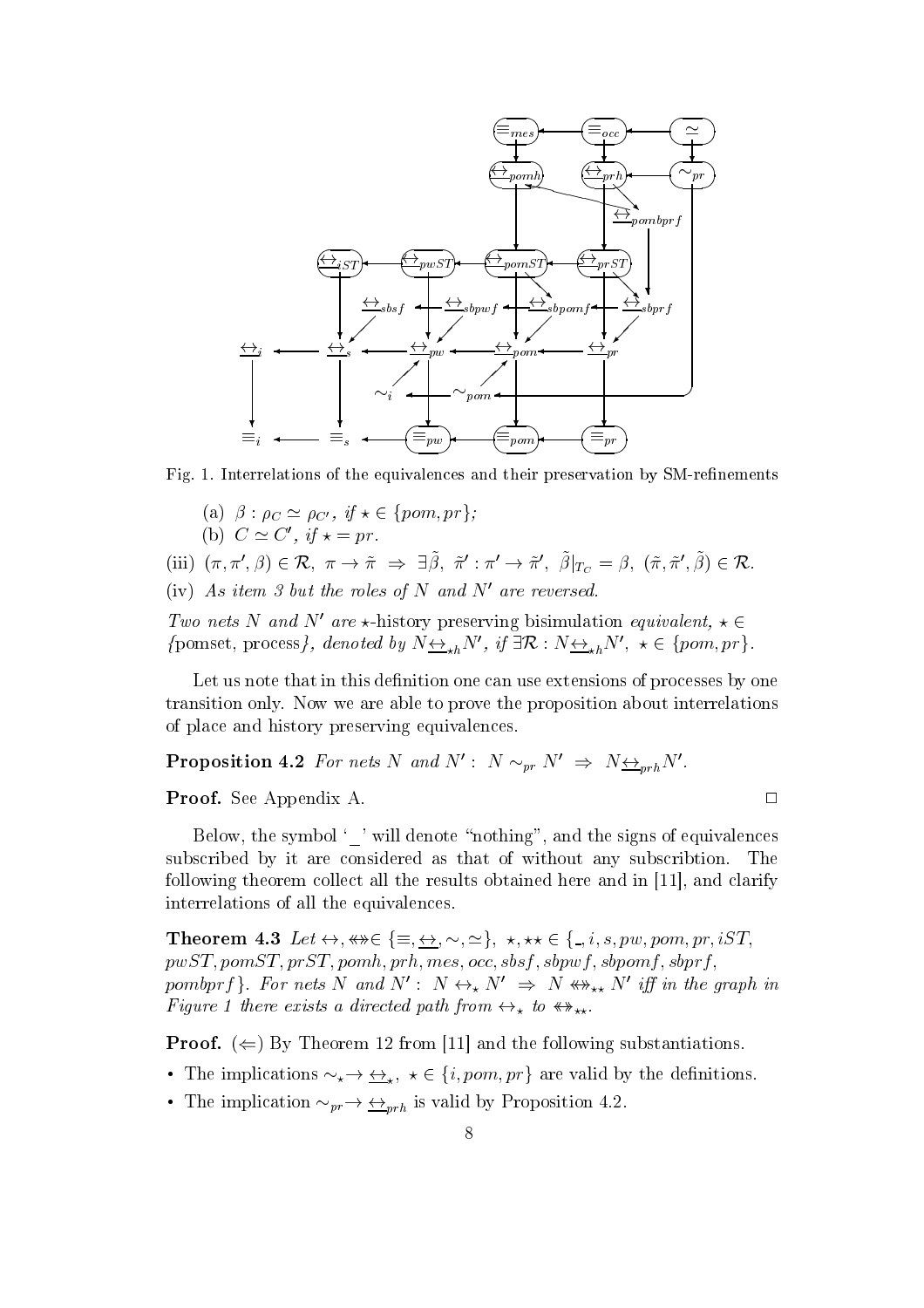

Fig. 2. Examples of place bisimulation equivalences

- The implication  $\sim_{\textit{pom}} \rightarrow \sim_i$  is valid by the definitions.
- The implication  $\sim_{pr}\rightarrow\sim_{\textit{pom}}$  is valid since iposets of isomorphic nets are also isomorphic
- The implication  $\simeq \rightarrow \sim_{nr}$  is obvious.

 $\Rightarrow$ ) by Theorem 12 from [11] and the following examples (dashed lines in Figure 2 connect bisimilar places).

- In Figure  $z(a)$ ,  $N \sim_i N$  , but  $N \neq_{\textit{pom}} N$  , since only in the net  $N$  action  $\theta$ can depend on a
- In Figure  $\mathcal{Z}(D)$ , iv  $\sim_{\textit{nom}} N$  , but iv  $\neq_{\textit{pr}} N$  , since only in the net iv the transition with label  $a$  has two input (and two output) places.
- In Figure  $z(c)$ ,  $N =_{occ} N$ , but  $N \not\sim_i N$ , since any place bisimulation must relate input places of the nets  $N$  and  $N'$ . But after putting one additional token into each of these places only in  $N'$  the action c can happen.
- In Figure  $\mathcal{Z}(D)$ , *I*V  $\sim_{\textit{pom}} N$  , but  $N \nleq_{\textit{B}} \frac{1}{S} T N$  , since only in the net *I*V action  $a$  can start so that no  $b$  can begin working until finishing of  $a$ .
- In Figure  $z(\alpha)$ , iv  $\sim_{pr}$  iv, but iv  $\neq_{mes}$  iv, since only the net iv has two conflict actions  $a$ .
- In Figure  $\mathcal{Z}(D)$ , *N*  $\sim_{nom} N$ , but  $N \nleftrightarrow_{bshsf} N$ , since only in the net N action  $a$  can happen so that  $b$  must depend on  $a$ .

 $\Box$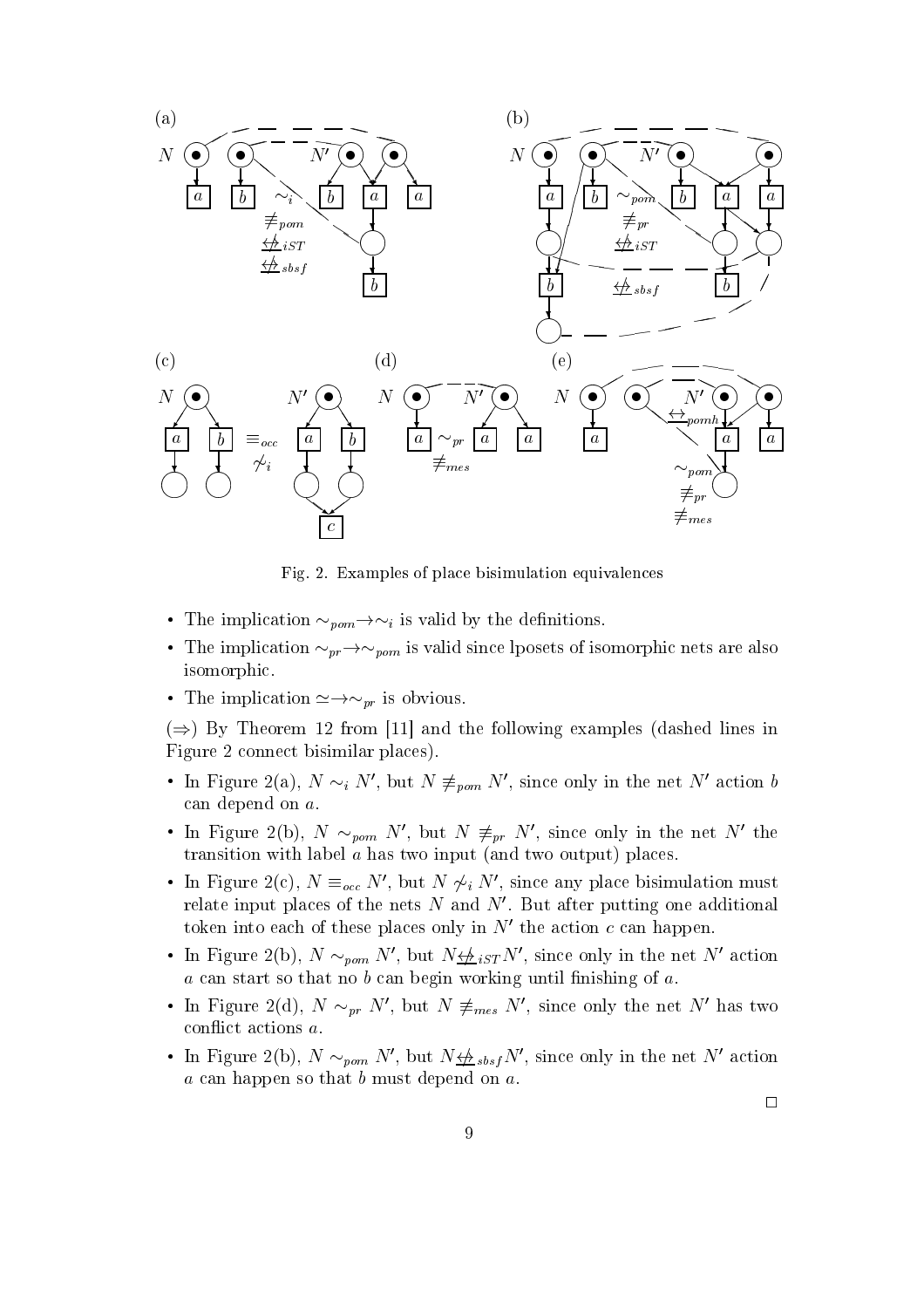In this section- we obtained a number of important results Before- place bisimulation equivalences have been compared with usual bisimulation ones only the clarical their interrelations with all the basic and basic and basic and basic and basic and basic an ones. We proved that  $\sim_{\text{pom}}$  does not imply neither ST- nor back-forth bisimulation equivalences. The situation is quite different for  $\sim_{pr}$ . It appears to be strict enough to imply history preserving bisimulation equivalences This interesting result may be used in reduction of hets modulo  $\sim_{nr}$  [5,4]. Now, we can guarantee that the reduced net has the same histories of the behaviour as the initial one

#### Preservation of the equivalences by re-nements

In this section- we treat the considered equivalence notions for preservation by transition renements We use SMrenement- ie renement by a special subclass of state-machine nets introduced in [5].

**Denition 5.1** An SM-net is a net  $D = \langle F_D, I_D, F_D, l_D, M_D \rangle$  s.t.:

- (1) vi  $\in$  1<sub>D</sub>  $\lceil t \rceil$  =  $\lceil t \rceil$  = 1, i.e. each transition has exactly one input and one output place
- (11)  $\exists p_{in}$ ,  $p_{out} \in P_D$  s.t.  $p_{in} \neq p_{out}$  and  $D = \{p_{in}\}\$ ,  $D = \{p_{out}\}\$ , i.e. it is an unique input and an unique output place
- 

(iii)  $Mp = \{p_{in}\},$  i.e. at the beginning there is an unique token in  $p_{in}$ .<br>**Definition 5.2** Let  $N = \langle P_N, T_N, F_N, l_N, M_N \rangle$  be some net,  $a \in l_N(T_N)$  and  $D = \langle P_D, T_D, F_D, l_D, M_D \rangle$  be SM-net. An SM-refinement, denoted by  $ref(X, a, D)$ , is a net  $N = \langle F_{\overline{N}}, I_{\overline{N}}, I_{\overline{N}}, I_{\overline{N}}, M_{\overline{N}} \rangle$ , where:  $D = \langle P_D, I_D, F_D, t_D, M_D \rangle$  be SM-net. An SM-reinfelding the  $\text{res}(\overline{N}, a, D)$ , is a net  $\overline{N} = \langle P_{\overline{N}}, T_{\overline{N}}, F_{\overline{N}}, l_{\overline{N}}, M_{\overline{N}} \rangle$ , where:<br>  $\bullet$   $P_{\overline{N}} = P_N \cup \{ \langle p, u \rangle \mid p \in P_D \setminus \{ p_{in}, p_{out} \}, u \in l_{\overline{N}}^{-1}(a) \};$ 

 $\begin{split} \textbf{P}_N &= P_N \cup \{ \langle p, u \rangle \mid p \in P_D \setminus \{ p_{in}, p_{out} \}, \ u \in l_N^{-1}(a) \}; \ \textbf{P}_N &= (T_N \setminus l_N^{-1}(a)) \cup \{ \langle t, u \rangle \mid t \in T_D, \ u \in l_N^{-1}(a) \}; \end{split}$ 

• 
$$
I_{\overline{N}} = (I_N \setminus l_N(a)) \cup \{ \langle t, u \rangle \mid t \in I_D, u \in l_N(a) \};
$$
  
\n
$$
F_N(\bar{x}, \bar{y}), \bar{x}, \bar{y} \in P_N \cup (T_N \setminus l_N^{-1}(a));
$$
\n•  $F_{\overline{N}}(\bar{x}, \bar{y}) = \begin{cases} F_N(\bar{x}, \bar{y}), \bar{x}, \bar{y} \in P_N \cup (T_N \setminus l_N^{-1}(a)); \\ F_D(x, y), \bar{x} = \langle x, u \rangle, \bar{y} = \langle y, u \rangle, u \in l_N^{-1}(a), y \in p_{in}^{\bullet}; \\ F_N(\bar{x}, u), \bar{y} = \langle x, u \rangle, \bar{y} \in \bullet u, u \in l_N^{-1}(a), x \in \bullet p_{out}; \\ P_N(u, \bar{y}), \bar{x} = \langle x, u \rangle, \bar{y} \in \bullet u, u \in l_N^{-1}(a), x \in \bullet p_{out}; \\ 0, \quad \text{otherwise}; \end{cases}$ 

\n- \n
$$
l_{\overline{N}}(\bar{u}) =\n \begin{cases}\n l_N(\bar{u}), \bar{u} \in T_N \setminus l_N^{-1}(a); \\
 l_D(t), \bar{u} = \langle t, u \rangle, \ t \in T_D, \ u \in l_N^{-1}(a); \\
 l_N(p) =\n \begin{cases}\n M_N(p), \ p \in P_N; \\
 0, \quad \text{otherwise.}\n \end{cases}\n \end{cases}
$$
\n
\n

**,我们就会**在这里,我们就会在这里,我们就会在这里,我们就会在这里,我们就会在这里,我们就会在这里,我们就会在这里,我们就会在这里,我们就会在这里,我们就会在这

an equivalence is preserved by representing and preserved by a proposition of the contract of the contract of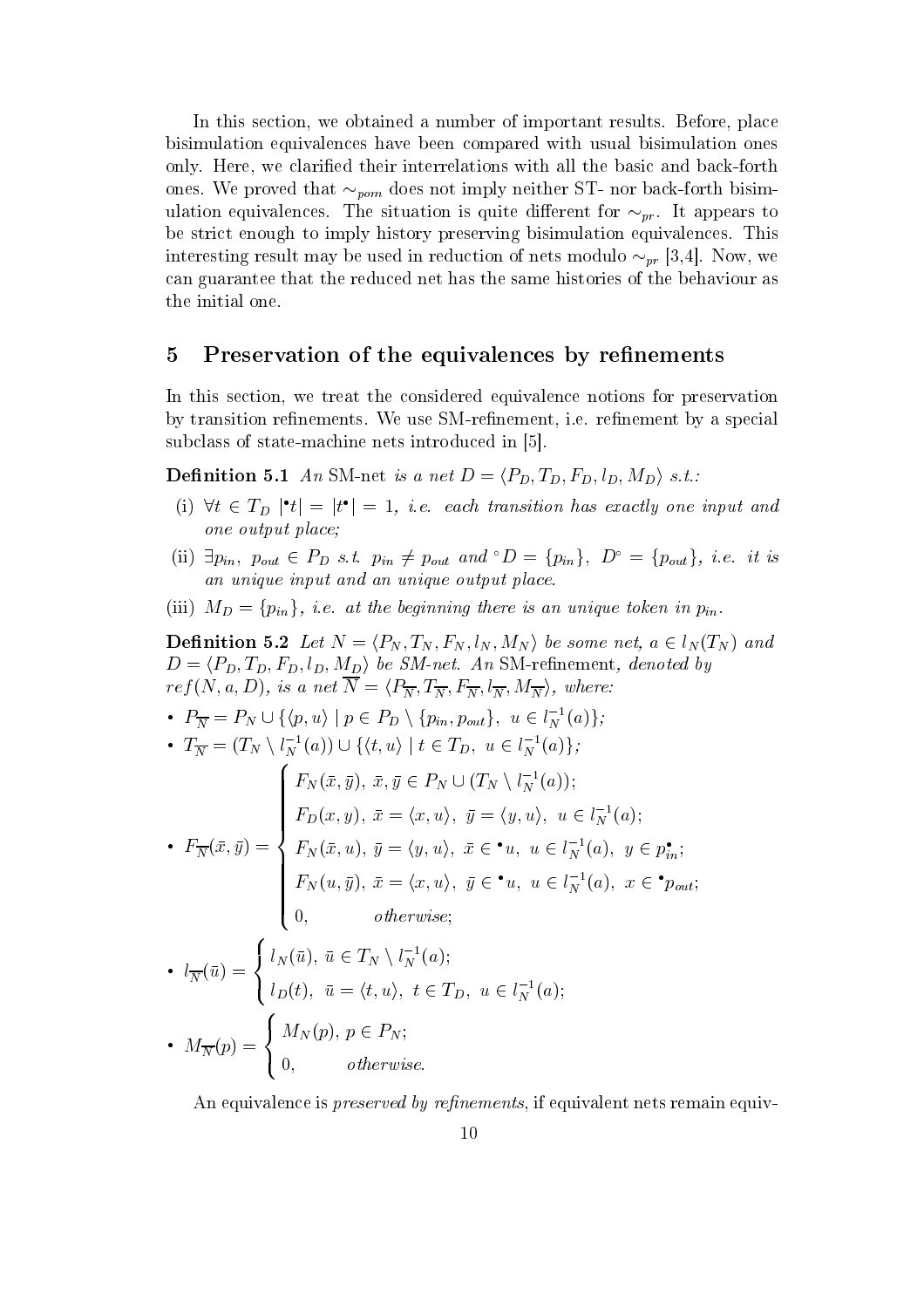

Figure and equivalence between  $\frac{1}{2}$  and  $\frac{1}{2}$  points are  $\frac{1}{2}$  and  $\frac{1}{2}$  such a constant  $\frac{1}{2}$ 

alent after applying any refinement operator to them accordingly. The following proposition demonstrates that some place equivalences are not preserved by SM-refinements.

**Proposition 5.5** The equivalences  $\sim_i$  and  $\sim_{pom}$  are not preserved by SMrelative to the control of the control of the control of the control of the control of the control of the control of the control of the control of the control of the control of the control of the control of the control of

**Proof.** In Figure 5, N  $\sim_{\textit{nom}} N$ , but  $ref(N, a, D) \frac{\left\langle A \right\rangle}{\left\langle D \right\rangle}$  if  $ef(N', a, D)$ , since only in the net  $ref(x, a, D)$  after action  $a_1$  action  $\theta$  cannot happen. Consequently, equivalences between  $\underline{\leftrightarrow}_i$  and  $\sim_{\text{pom}}$  are not preserved by SM-refinements.  $\square$ 

The following proposition proves that  $\sim_{pr}$  is preserved by refinements.

**Proposition 5.4** For nets *N* and *N* s.t.  $a \in t_N(I_N) \cup t_{N'}(I_{N'})$  and  $\mathcal{S}M$ -net  $D: N \sim_{pr} N \Rightarrow ref(N, a, D) \sim_{pr} ref(N, a, D).$ 

Proof- See Appendix B

Now we can add the results obtained to that of from and present the following theorem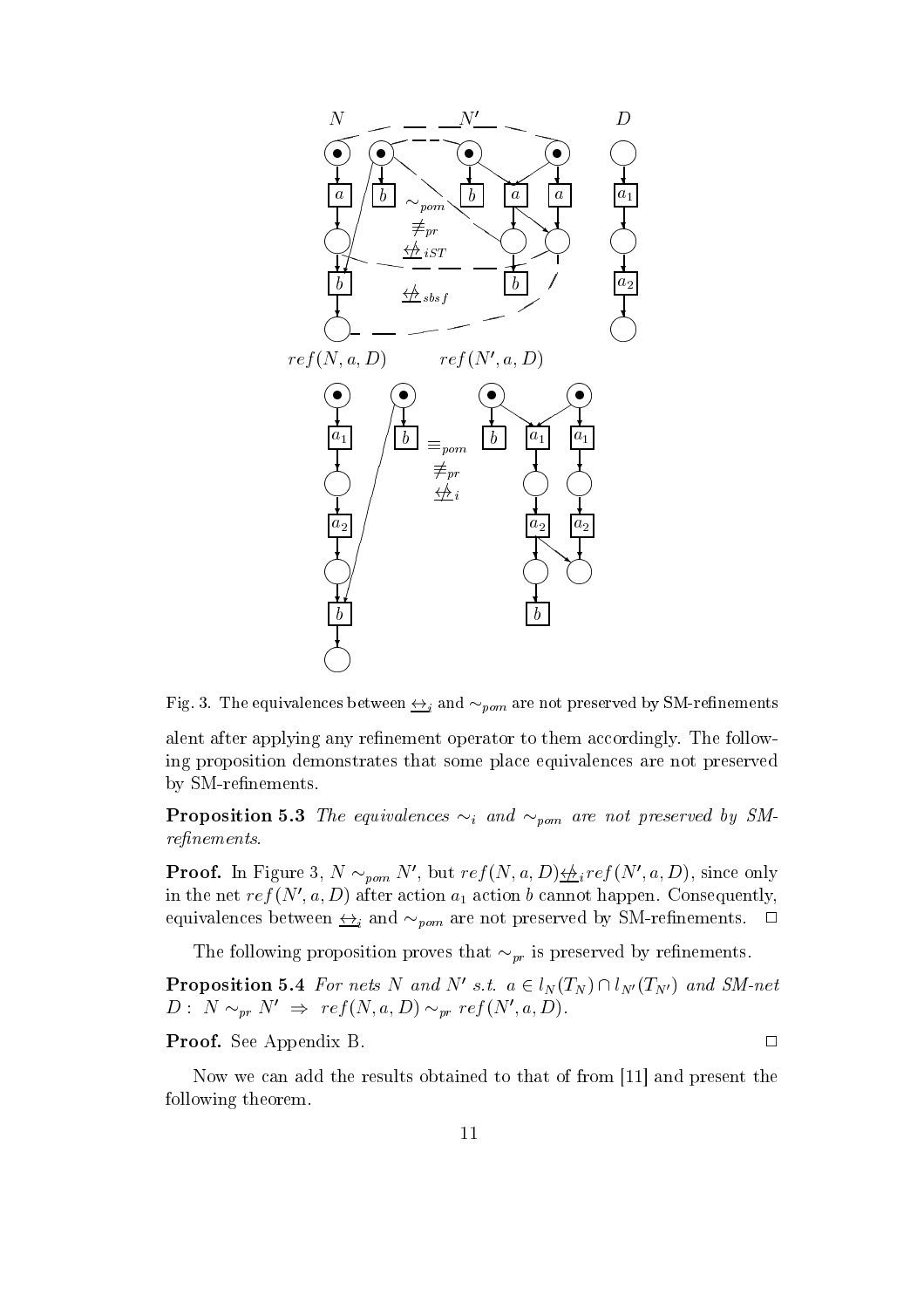**Theorem 5.5** Let  $\leftrightarrow \in \{\equiv, \leftrightarrow, \sim, \simeq\}$  and  $\star \in \{\_, i, s, pw, pom, pr, iST, q\}$  $pwST, pomST, prST, pomh, prh, mes, occ, sbsf, sbpwf, sbpomf, sbprf,$ pomopry  $\{ \cdot \}$ , for nets in and in s.t.  $a \in t_N(T_N) \cap t_{N'}(T_{N'})$  and SM-net  $D$  :  $N \leftrightarrow_{\star} N \Rightarrow T e_J(N,a,D) \leftrightarrow_{\star} T e_J(N,a,D)$  if the equivalence  $\leftrightarrow_{\star}$  is in oval in Figure 1.

Proof- By Theorem from and Propositions 
 and

 $\Box$ 

in this section and the product result has been established from all the section  $\sim$ place bisimulation equivalences, only  $\sim_{pr}$  is preserved by rennements. Thus, it can be used for the compositional refinement of Petri nets.

For example- let us consider a net modelling a concurrent system and the reduced (modulo some equivalence) version of this net. The initial and the reduced nets have similar behaviour Thus- we can use the reduced net instead of the initial one as a model for the concurrent system If we want to consider the system at lower abstraction level- we use a renement operation which "replaces" several transitions of the nets to the subnets corresponding to some internal structure of the system's components. If the equivalence used for the reduction is not preserved by renements- we cannot use the rened reduced net as a model and the discrete its behaviour can be discrete its behaviour can be discrete that the d of the refined initial net.

Hence, the preservation of  $\sim_{\it{pr}}$  by rennements is a powerful property, especially if to remember that this equivalence implies the history preserving one Consequently- the histories of behaviour of the initial net coincide with that of the reduced net- and this property is valid at distribution levels at distribution at the second contraction

#### The equivalences on sequential nets

Let us consider the equivalences on sequential nets- where no two transitions can be fired concurrently in any reachable marking. Sequential nets are a subclass of general Petri nets used to model sequential systems in which si multaneous occurrence of several actions is impossible. In many applications, it is the stronger to use sequential systems- proteining the concerning and the system and the concerning the gating equivalences on the mentioned above net subclass

**Denition 6.1** A net  $N = \langle Y_N, I_N, I_N, I_N, M_N \rangle$  is sequential, if  $VM \in$  $Mark(N) \neg \exists t, u \in I_N: t + u \subseteq M.$ 

**Proposition 0.2** [11] For sequential nets N and N :

- (i)  $N \equiv_i N' \Leftrightarrow N \equiv_{\text{pom}} N'$ ;
- (ii)  $N \leftrightarrow i^{N'} \Leftrightarrow N \leftrightarrow_{nomb} N'$ ;
- (iii)  $N_{\underbrace{\leftrightarrow_{pr}}N' \Leftrightarrow N_{\underbrace{\leftrightarrow_{pombprf}}N'}.$

In Figure -the groups of equivalences which are merged on sequential nets-by dashed by dashed by dashed lines-by dashed lines-by dashed lines-by dashed lines-by dashed lines-by da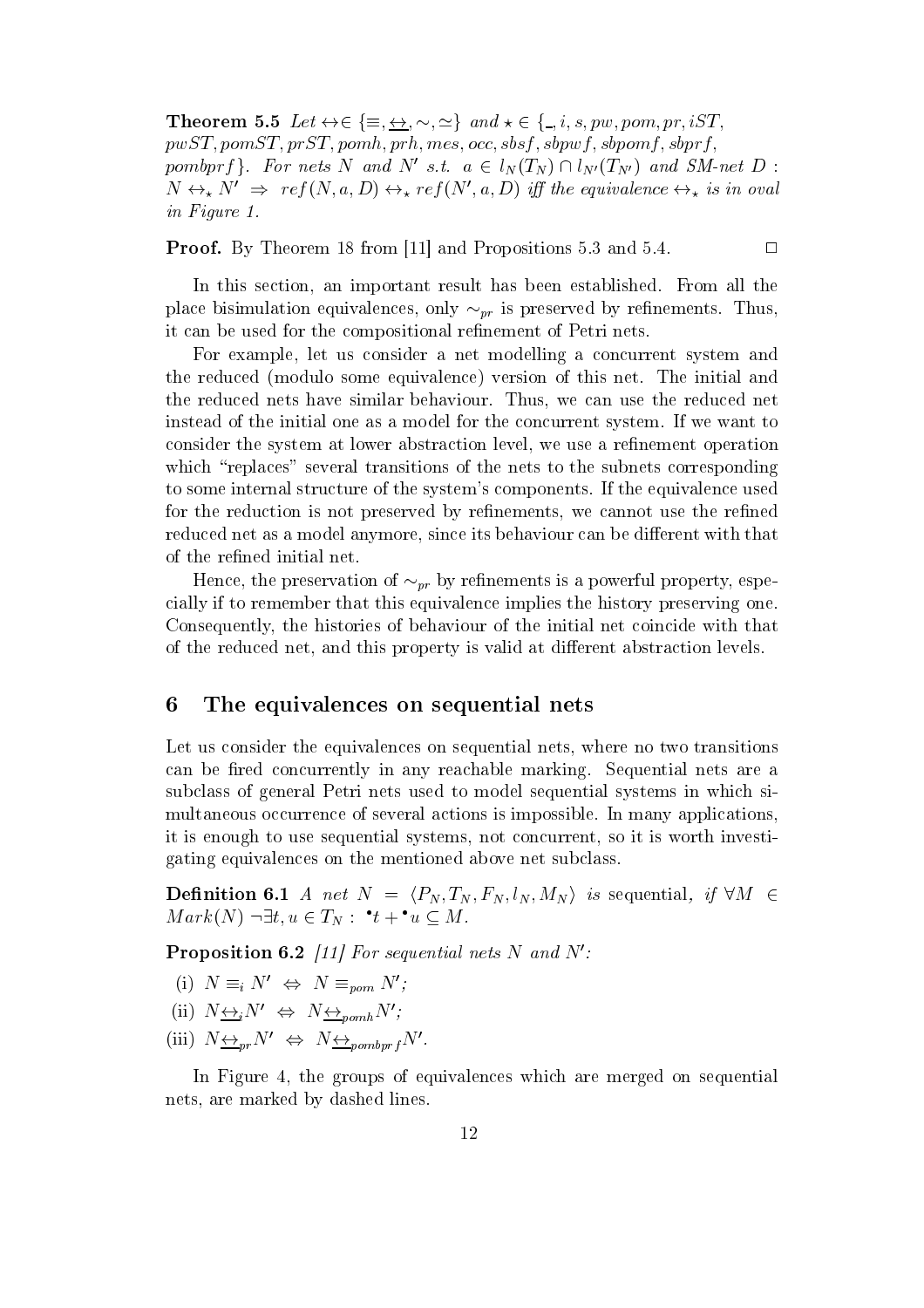

Fig. 4. Merging of the equivalences on sequential nets



- Fig. . . <del>Interrelations of</del> the extra only the extension of the equivalence of the extra sequential nets in

**Proposition 0.5** For sequential nets N and N :  $N \sim_i N \iff N \sim_{\text{pom}} N$ .

**Proof.**  $(\Leftarrow)$  by Theorem 4.5.

 $(\Rightarrow)$  we have  $\exists K : N \sim_i N$ . By definition of place bisimulations,  $K$ :  $N \leftrightarrow i^N$ . By Proposition 6.2,  $\kappa$  :  $N \leftrightarrow_{nom} N$ . Again by dennition of place  $\Box$  bisimulations,  $\kappa$  :  $N \sim_{\textit{pom}} N$ . bisimulations,  $\mathcal{R}: N \sim_{\text{pom}} N'.$ <br>
Theorem 6.4 Let  $\leftrightarrow$ ,  $\ast \ast \in \{\equiv, \leftrightarrow, \sim, \simeq\}$ ,  $\star$ ,  $\star \ast \in \{\equiv, i, pr, prST, prh, mes,$ 

occ $\gamma$ . For sequential nets in and in : in  $\leftrightarrow_{\star}$  in  $\Rightarrow$  in  $\leftrightarrow_{\star\star}$  in  $\eta$  in the graph in Figure 5 inere exists a airected path from  $\leftrightarrow_{\star}$  to  $\leftrightarrow_{\star\star}$ .

**Proof.**  $(\Leftarrow)$  by Theorem 4.5.

 $(\Rightarrow)$  by Theorem to from [11] and the following examples.

• In Figure  $\angle$ (e),  $N \sim_i N$ , but  $N \neq_{pr} N$ , since only in the net  $N$  the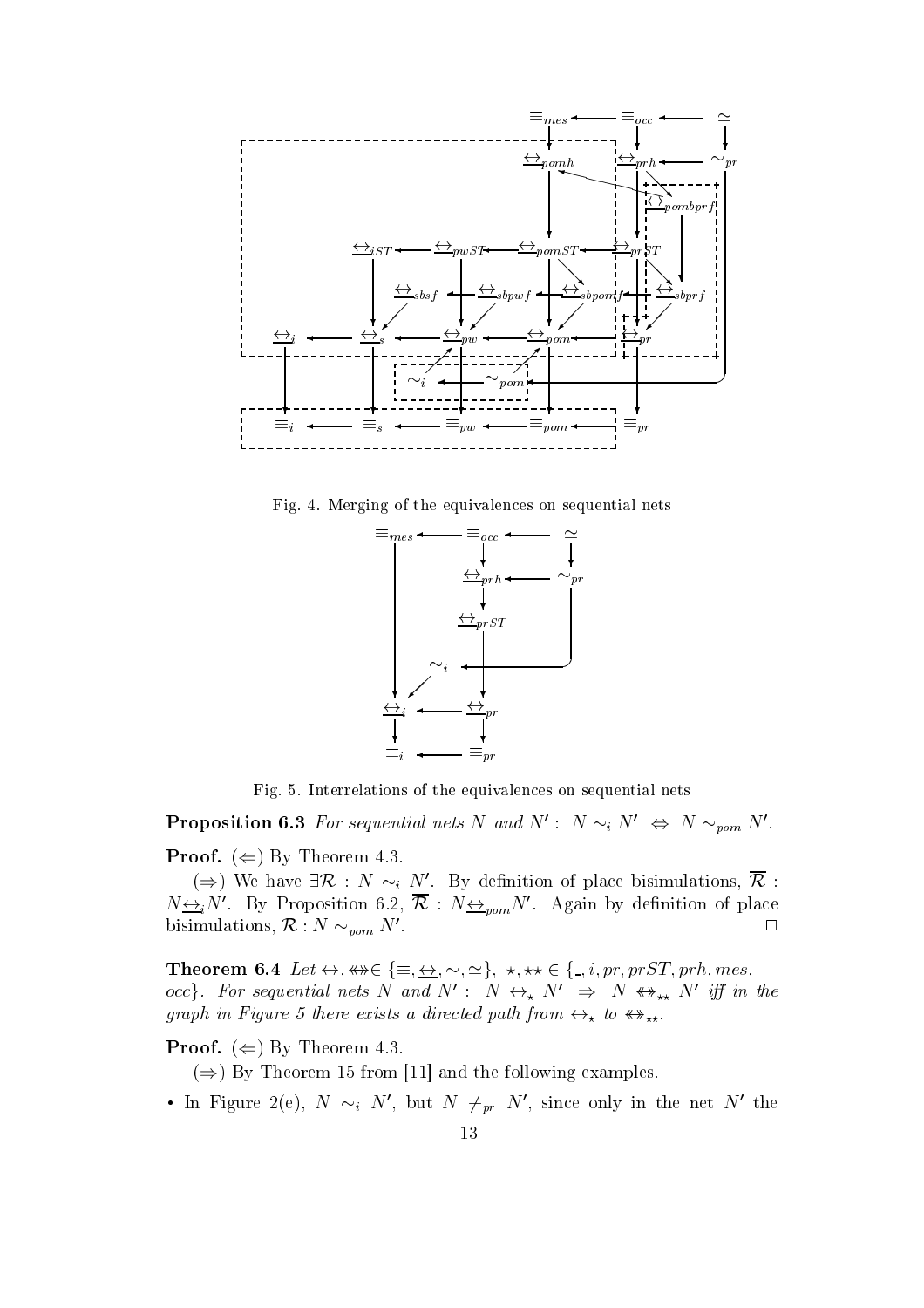transition with label  $a$  has two input places.

- In Figure  $\mathcal{Z}(C)$ ,  $N =_{occ} N$ , but  $N \nsim N$ .
- In Figure  $\mathcal{Z}(\alpha)$ , iv  $\sim_{pr} N$ , but iv  $\neq_{mes} N$ .

Thus- we obtained the complete picture of interrelations of the equiva lences on sequential nets which can be used to simplify equivalence check when modelling of sequential systems.

## Conclusion

In this paper- we examined a group of place bisimulation equivalences We compared them with basic and back-forth ones. All the considered equivalences were treated for preservation by SM-refinements to establish which of them may be used for top-down design of concurrent systems. We proved that  $\sim_{pr}$  implies  $\leftrightarrow_{nrh}$  and it is preserved by rennements. Hence, it may be used for the compositional and history-preserving reduction of concurrent systems modelled by Petri nets. In addition, we proved that on sequential nets  $\sim_i$ coincide with  $\sim_{\textit{nom}}$ , and it simplines the check of the latter relation.

Further research may consist in the investigation of analogues of the con sidered equivalences on Petri nets with  $\tau$ -actions ( $\tau$ -equivalences).  $\tau$ -actions are used to abstract of internal- invisible to external observer behaviour of systems to be modelled. Let us note that a number of interleaving place bisimulation equivalences was proposed in - For other semantics- the corresponding relations have not been dened-density would be interesting and it would be interesting to propose them and exam their interrelations In future- we plan to dene  $\tau$ -analogues of all the equivalence relations considered in this paper and exam them following the same pattern

#### References

- Autant C Belmesk Z Schnoebelen Ph Strong bisimilarity on nets revisited extended abstract LNCS - production abstract LNCS - production abstract LNCS - production abstract LNCS - production absorption absorption absorption absorption absorption absorption absorption absorption absorption absorp
- Autant C Pfister W Schnoebelen Ph Place bisimulations for the reduction of label led Petri nets with silent moves Proceedings of International Conference on Computing and Information
- Autant C Schnoebelen Ph Place bisimulations in Petri nets LNCS -- p  June
- - Autant C Petri nets for the semantics and the implementation of paral lel processes. Ph.D. thesis, Institut National Polytechnique de Grenoble, May 1993 (in French).

 $\Box$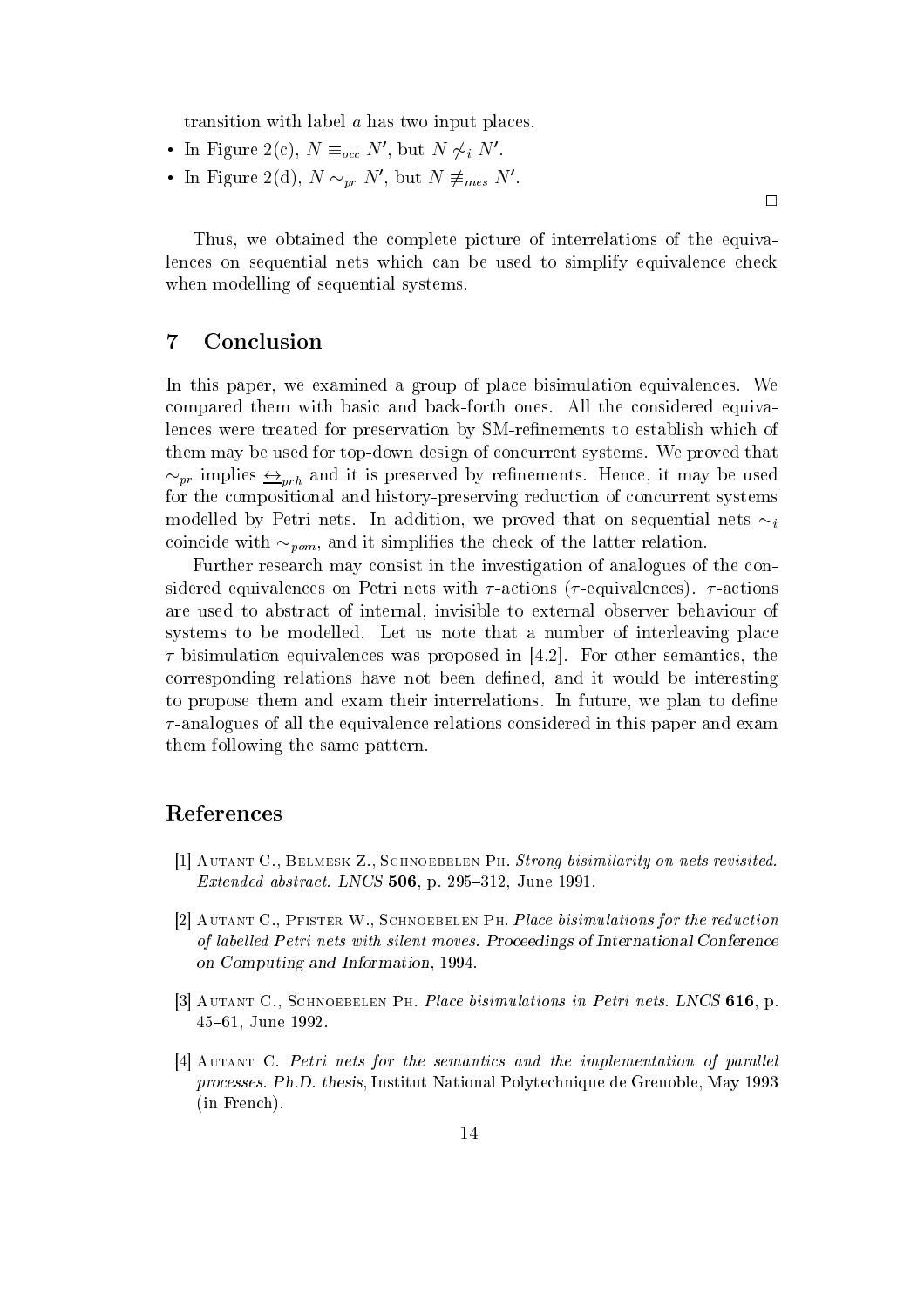- , a best E devillers R Kiehn A Pomer and A Pomer and A Power and A Pomer and A Pomer and A Pomer and A Pomer and Petri nets. Acta Informatica  $28$ , p. 231-264, 1991.
- Cherief F Back and forth bisimulations on prime event structures LNCS p  June
- van Glabbeek RJ Vaandrager FW Petri net models for algebraic theories of concurrency. LNCS  $259$ , p.  $224-242$ , 1987.
- Pomello L Rozenberg G Simone C A survey of equivalence notions for net based systems Latin strip process - the Latin strip
- Pinchinat S Bisimulations for the semantics of reactive systems PhD thesis Institut National Politechnique de Grenoble, January 1993 (in French).
- Tarasyuk IV Petri net equivalences for design of concurrent systems Proceedings of  $5<sup>th</sup>$  Workshop on Concurrency, Specification and Programming . A september of the september of the september of the september of the september of the september of the september of the september of the september of the september of the september of the september of the september of t Institut für Informatik, Humboldt-Universität zu Berlin, Berlin, Germany, 1996.
- $\blacksquare$  Tarasyuk IV Backforth equivalences for design of concurrent systems Systems Systems Systems Systems Systems Systems Systems Systems Systems Systems Systems Systems Systems Systems Systems Systems Systems Systems Sy Adian, A. Nerode, eds., Proceedings of  $4^{th}$  International Symposium on Logical Foundations of Computer Science - 97 (LFCS'97), LNCS 1234, p. 374-384, Yaroslavl, 1997.
- Vogler W Modular construction and partial order semantics of Petri nets LNCS - production - production - production - production - production - production - production - production -

#### A Proof of Proposition 4.2.

By Proposition 3.4,  $\exists \kappa : N \approx_{pr} N$ . Then  $\kappa : N \leftrightarrow_{pr} N$  and transitions of N and *i* are related by  $\kappa$ . Let us define a relation  $\delta$  as follows:  $\delta = \{(\pi, \pi, p) \mid$  $\pi = (C, \varphi) \in \Pi(N), \; \pi = (C, \varphi) \in \Pi(N), \; \rho = ia_{T_C}, \; \forall r \in P_C \; (\varphi(r), \varphi(r)) \in \mathbb{C}$  $\kappa$ ,  $\forall v \in I_C$   $(\varphi(v), \varphi(v)) \in \kappa$ . Let us prove  $\varphi : N \underline{\leftrightarrow}_{prh} N$ .  $\begin{aligned} \n\overline{S}(\mathcal{C}, \varphi) & \in \Pi(N), \ \overline{R} \\ \n\overline{S}(\mathcal{R}) & \text{Let us prove} \\ \n\overline{S}(\mathcal{S}) & \text{Let us prove} \n\end{aligned}$ 

- (1) Obviously,  $(\pi_N, \pi_{N'}, \psi)$
- (i) Obviously,  $(\pi_N, \pi_{N'}, \emptyset) \in S$ .<br>
(ii) By definition of S,  $(\pi, \pi', \beta) \in S \implies \beta : \rho_C \simeq \rho_{C'}$  and  $C \simeq C'$ ; (ii) By definition of S,  $(\pi, \pi', \beta) \in S \implies \beta : \rho_C \simeq \rho_{C'}$  and  $C \simeq C'$ ;<br>(iii) Let  $(\pi, \pi', \beta) \in S$ ,  $\pi = (C, \varphi)$ ,  $\pi' = (C, \varphi')$  and  $\pi \stackrel{v}{\to} \tilde{\pi}$ ,  $\tilde{\pi} = (\tilde{C}, \tilde{\varphi})$ .
- 

Let us consider a transition firing  $\tilde{\varphi}(^{\bullet}v) \rightarrow \tilde{\varphi}(v^{\bullet})$  in N. By definition of  $S$ ,  $(\varphi([v], \varphi([v])) \in K$ . Since  $\varphi([v] = \varphi([v], w)$  we have  $(\varphi([v], \varphi([v])) \in K$ . Since  $\mathcal{R}: N \approx_{pr} N'$ , we have  $\exists u', M': \varphi'(\bullet v) \stackrel{u}{\to} M', (\tilde{\varphi}(v), u') \in \overline{\mathcal{R}}$ and  $(\varphi(v_1), w_1) \in \mathcal{K}$ .

Let  $v = \{r_1, \ldots, r_n\}, M = \{p_1, \ldots, p_n\}, V \cup \{1 \leq i \leq n\}$   $(\varphi(r_i), p_i)$  $\kappa$ . Let us denne a mapping  $\varphi$  as follows:  $\varphi|_{(P_C \cup T_C)} = \varphi, \varphi(v) =$ u.  $\forall i \in I \leq i \leq n$  i  $\varphi(r_i) = p$  $r_i = p_i$ .

Since by definition of  $\varphi$  we have  $u = \varphi(v)$ ,  $M = \varphi(v)$ ,  $\varphi(v) =$  $\tilde{\varphi}'(\bullet v)$ , then  $\tilde{\varphi}'(\bullet v) \stackrel{\varphi(v)}{\rightarrow} \tilde{\varphi}'(v\bullet)$  is a transition firing in N' and  $(\tilde{\varphi}(v), \tilde{\varphi}'(v))$  $\in \mathcal{R}$ ,  $\left[ \varphi(v), \varphi(v) \right] \in \mathcal{R}$ .